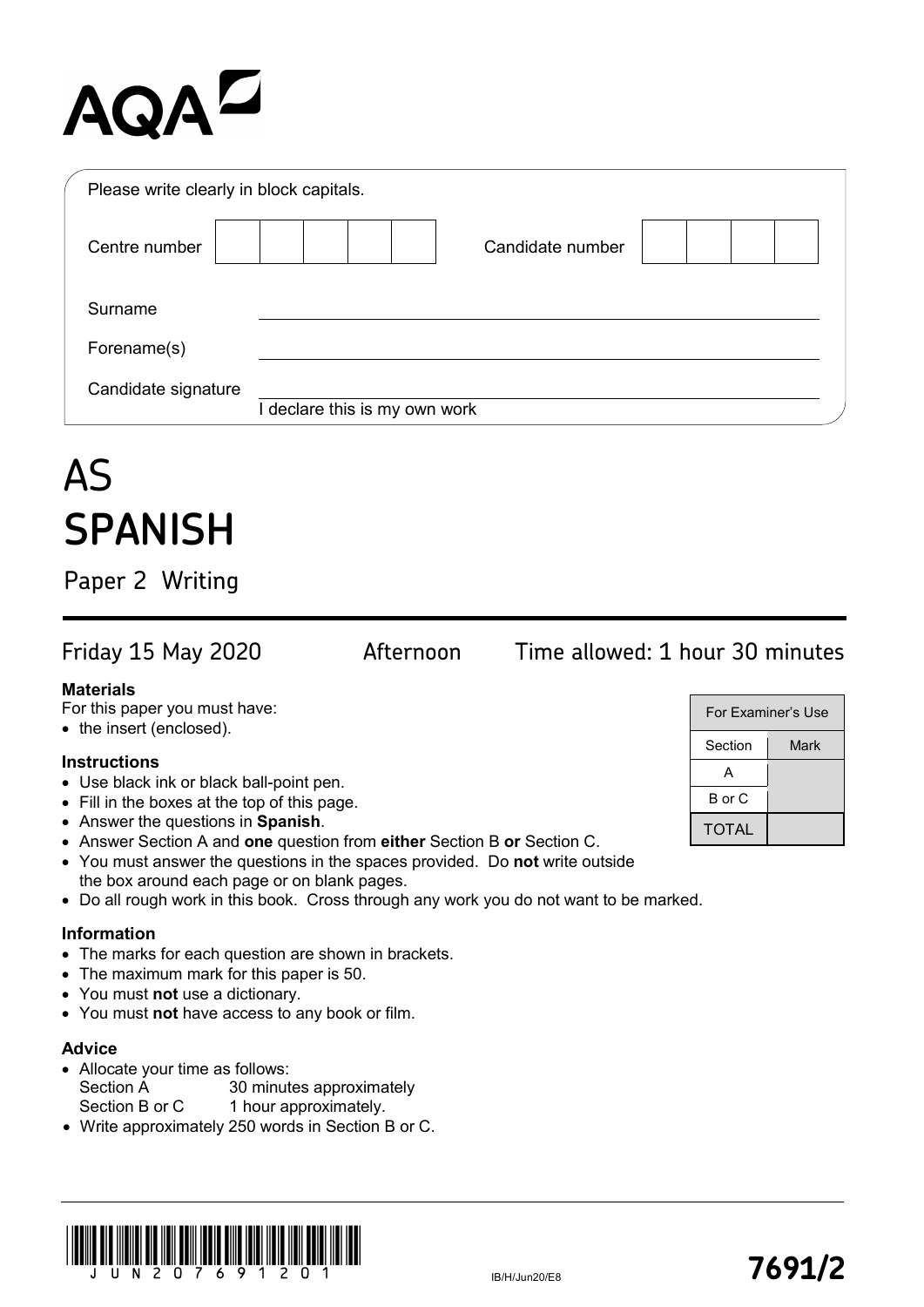| <b>Section A</b>                   | Translation into Spanish                                                                                                                                                                                                                                                                                                                                                                                                                             | Do not write<br>outside the |
|------------------------------------|------------------------------------------------------------------------------------------------------------------------------------------------------------------------------------------------------------------------------------------------------------------------------------------------------------------------------------------------------------------------------------------------------------------------------------------------------|-----------------------------|
| $\mathbf 1$<br>$\mathbf 0$         | Cuba dice 'no' al matrimonio gay                                                                                                                                                                                                                                                                                                                                                                                                                     |                             |
|                                    | Lee el texto y traduce las frases de abajo al español.                                                                                                                                                                                                                                                                                                                                                                                               |                             |
|                                    | Aunque mucha gente en Cuba esperaba que la nueva Constitución se abriera al<br>matrimonio homosexual y cambiara la definición de matrimonio, finalmente parece<br>que no será así. La comisión que ha escrito la Constitución ha preferido suprimir<br>por completo el artículo 68, precisamente el que iba a hacer posible redefinir el<br>concepto de matrimonio. Esta cuestión es muy polémica en Cuba a pesar del<br>apoyo de muchos ciudadanos. |                             |
|                                    | Hay quienes se quejan de que la renovada Constitución refleja una clara falta de<br>derechos para los homosexuales.                                                                                                                                                                                                                                                                                                                                  |                             |
|                                    | Habrá que esperar un poco más para ver si Cuba da un paso adelante con los<br>derechos LGTBI.                                                                                                                                                                                                                                                                                                                                                        |                             |
|                                    | Many homosexual Cubans are disappointed because they will not be able to get<br>married to their partner as they wanted.<br>[3 marks]                                                                                                                                                                                                                                                                                                                |                             |
|                                    |                                                                                                                                                                                                                                                                                                                                                                                                                                                      |                             |
| $\overline{2}$<br>$\mathbf 1$<br>0 | They hope that the government redefines the concept of marriage in order to have<br>equal rights.<br>[3 marks]                                                                                                                                                                                                                                                                                                                                       |                             |
|                                    |                                                                                                                                                                                                                                                                                                                                                                                                                                                      |                             |
|                                    |                                                                                                                                                                                                                                                                                                                                                                                                                                                      |                             |
|                                    |                                                                                                                                                                                                                                                                                                                                                                                                                                                      |                             |
|                                    |                                                                                                                                                                                                                                                                                                                                                                                                                                                      |                             |

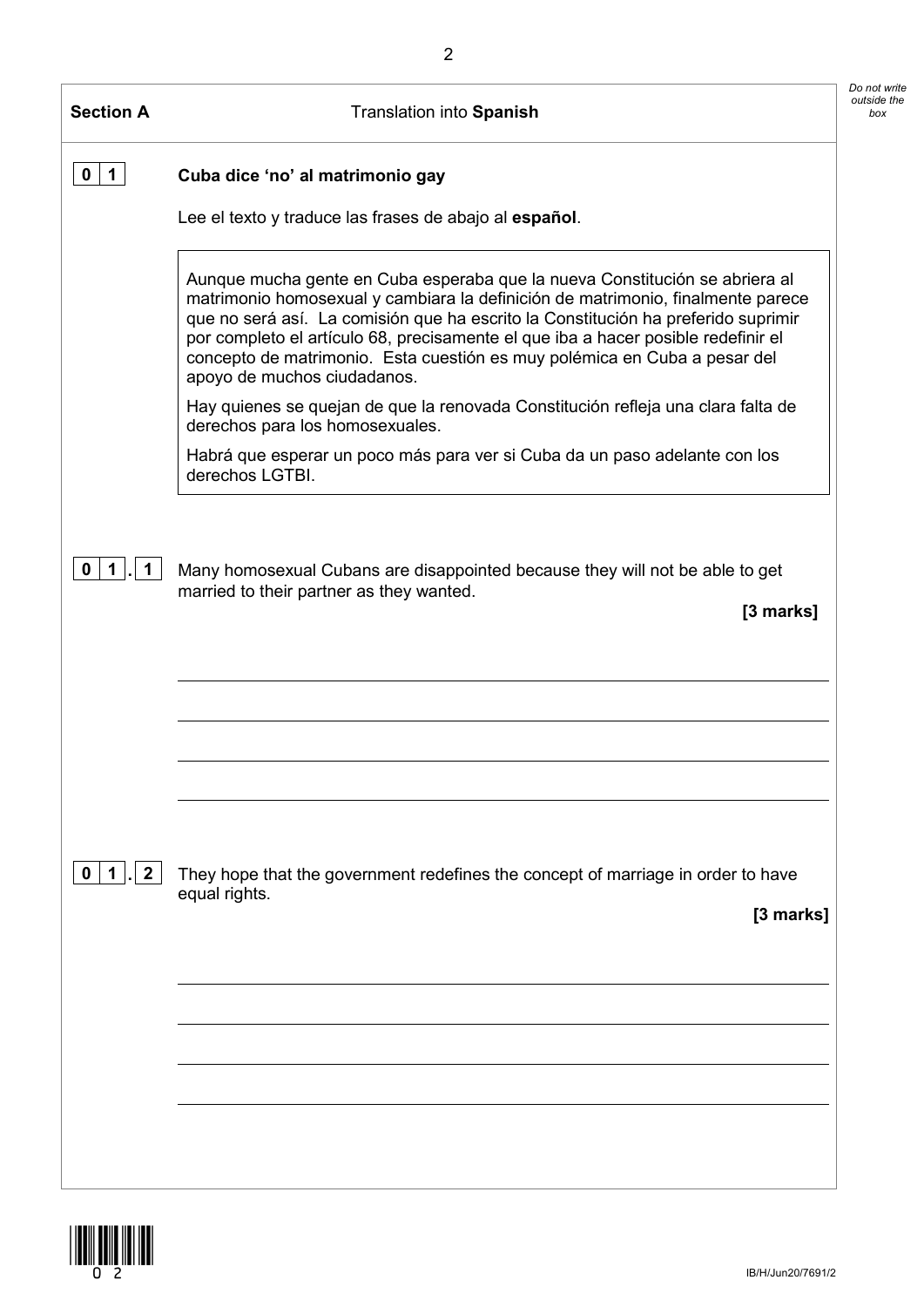**0 1 . 3** According to the national newspapers, the matter continues to be very controversial, especially amongst some priests in the Catholic Church.

| outside the |
|-------------|
| box         |
|             |

*Do not write* 

**[3 marks]**

| 0<br>4 | Several South American countries try to fight against people's prejudices. They are<br>always promoting events like Gay Pride. | [3 marks] |
|--------|--------------------------------------------------------------------------------------------------------------------------------|-----------|
|        |                                                                                                                                |           |

**0 1 . 5** It seems that activists have complained about this discrimination. They have written messages of support on social media expressing their solidarity.

**[3 marks]**

**15**

**END OF SECTION A**

**Turn over for the next section**

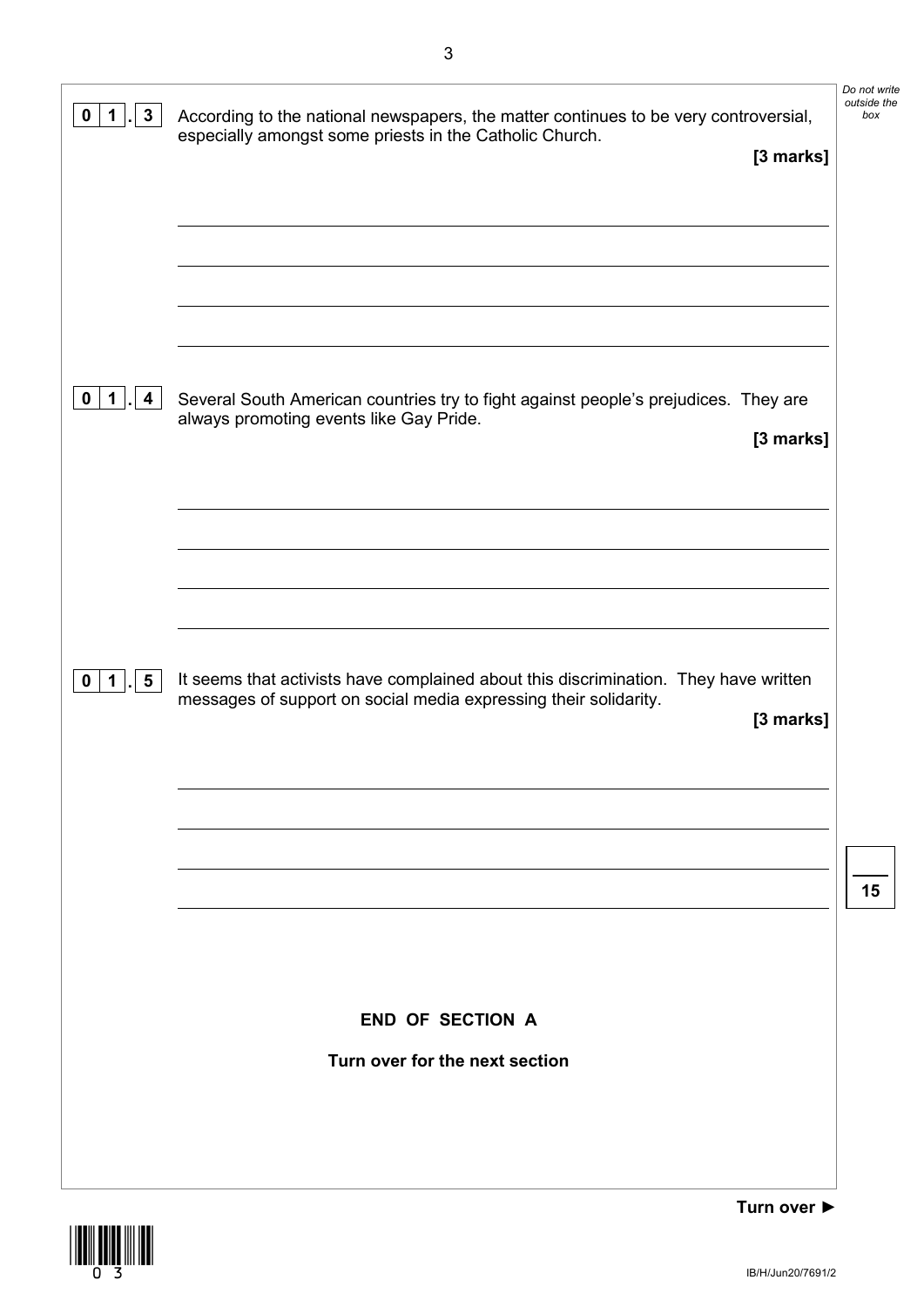| <b>Section B or C</b>                                                                                                           | Do not write<br>outside the<br>box |
|---------------------------------------------------------------------------------------------------------------------------------|------------------------------------|
| Please refer to your insert and answer one question from either Section B or C using the answer<br>space below.                 |                                    |
| You can use space in this answer book to write an essay plan but cross through any work you do<br>not want to be marked.        |                                    |
| Question $ 0 $<br>Please indicate which optional question you have answered, eg Section $ B $<br>$\overline{2}$<br>$\mathbf{1}$ |                                    |
| Question<br>Section<br>$\blacksquare$                                                                                           |                                    |
|                                                                                                                                 |                                    |
|                                                                                                                                 |                                    |
|                                                                                                                                 |                                    |
|                                                                                                                                 |                                    |
|                                                                                                                                 |                                    |
|                                                                                                                                 |                                    |
|                                                                                                                                 |                                    |
|                                                                                                                                 |                                    |
|                                                                                                                                 |                                    |
|                                                                                                                                 |                                    |
|                                                                                                                                 |                                    |

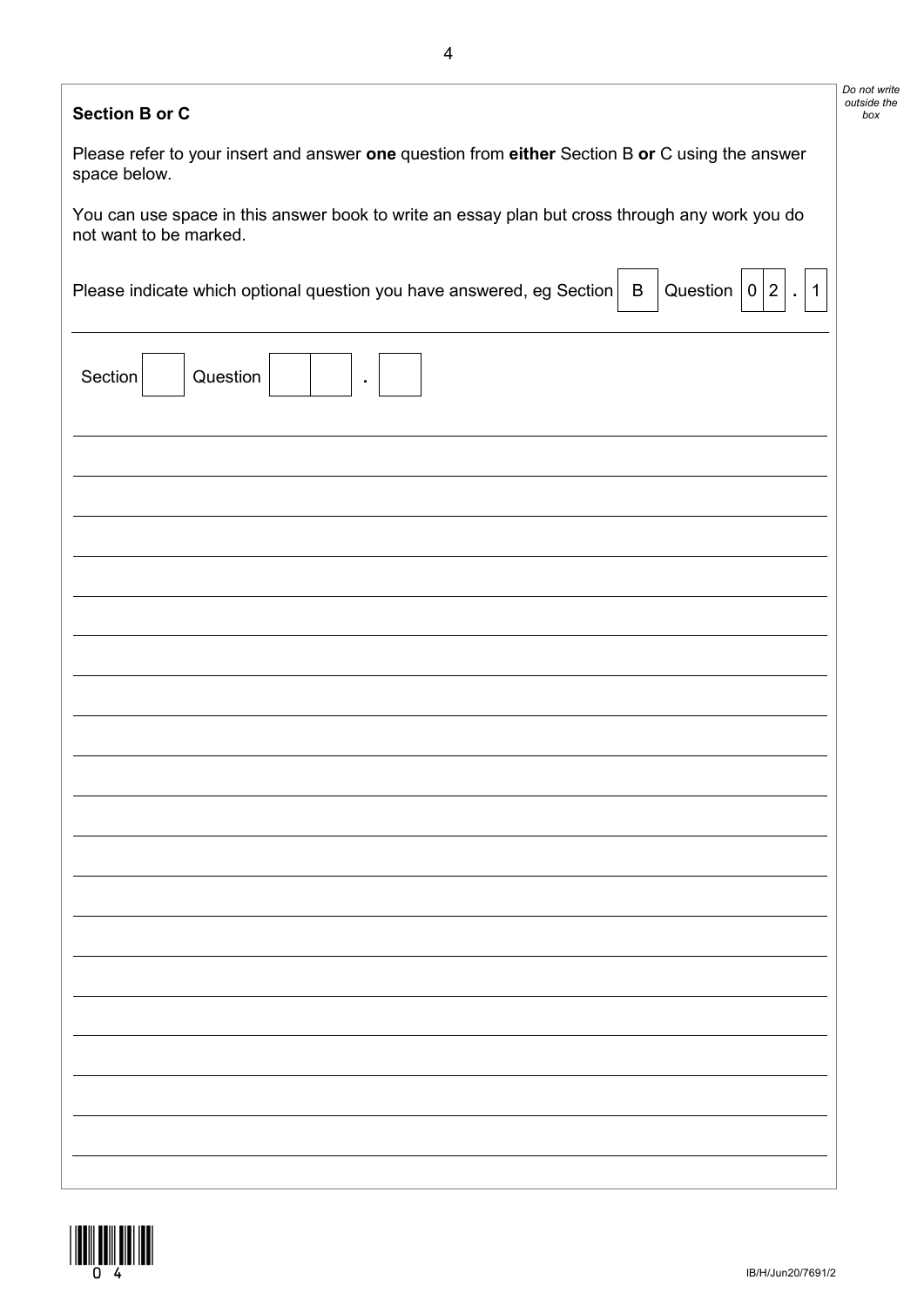| D              |
|----------------|
| $\overline{O}$ |
|                |
|                |
|                |
|                |
|                |
|                |
|                |
|                |
|                |
|                |
|                |
|                |
|                |
|                |
|                |
|                |
|                |
|                |
|                |
|                |
|                |
|                |
|                |
|                |
|                |
|                |
|                |
|                |
|                |
|                |
|                |
|                |
|                |
|                |
|                |
|                |
|                |
|                |
|                |
|                |
|                |
|                |
|                |
|                |
|                |
|                |
|                |
|                |
|                |
|                |
|                |
|                |
|                |
|                |
|                |
|                |
|                |
|                |
|                |
|                |
|                |

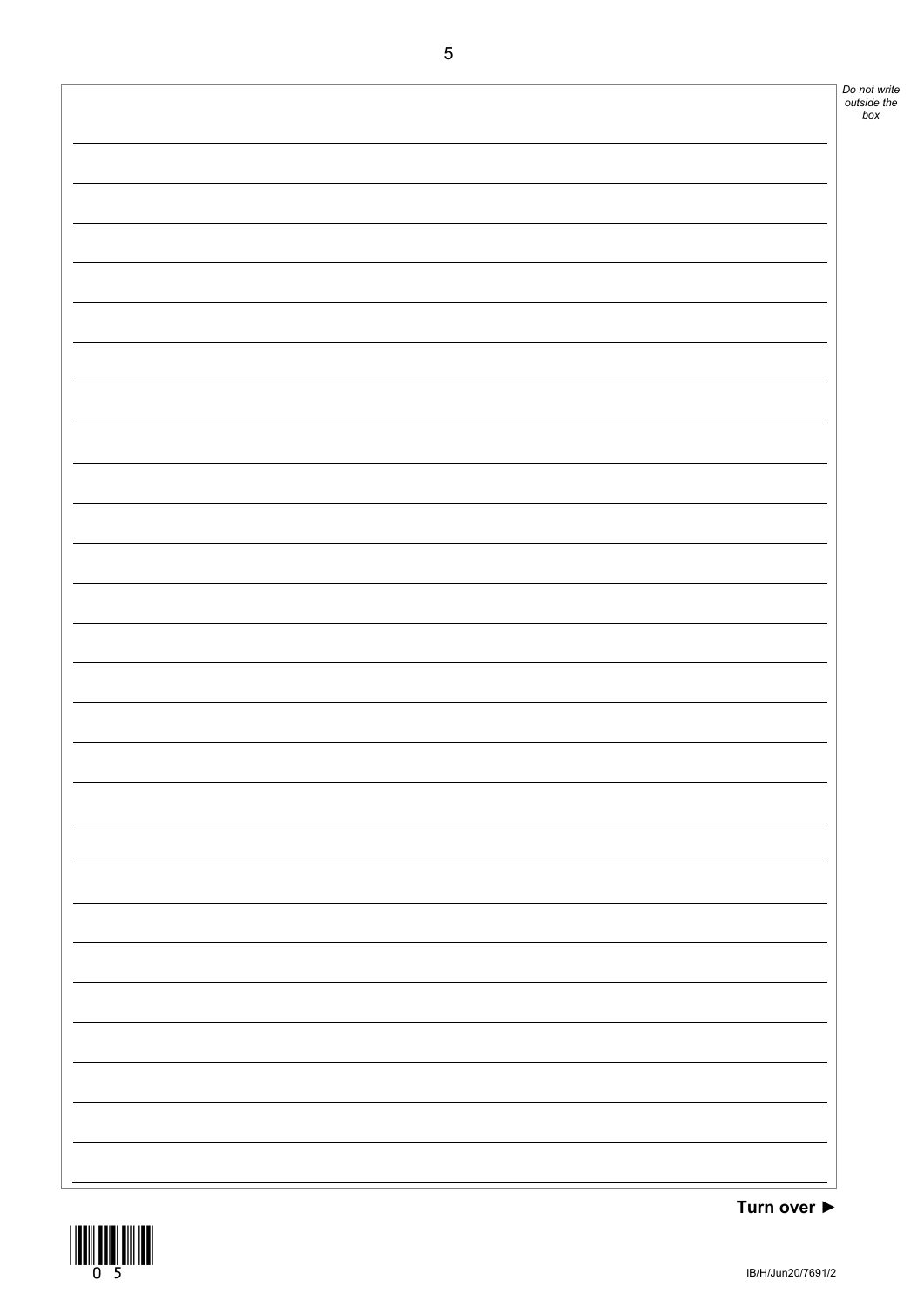| Do not write<br>outside the |
|-----------------------------|
| box                         |
|                             |
|                             |
|                             |
|                             |
|                             |
|                             |
|                             |
|                             |
|                             |
|                             |
|                             |
|                             |
|                             |
|                             |
|                             |
|                             |
|                             |
|                             |
|                             |
|                             |
|                             |
|                             |
|                             |
|                             |
|                             |
|                             |
|                             |
|                             |
|                             |
|                             |
|                             |
|                             |
|                             |
|                             |
|                             |
|                             |
|                             |
|                             |
|                             |
|                             |
|                             |
|                             |
|                             |
|                             |

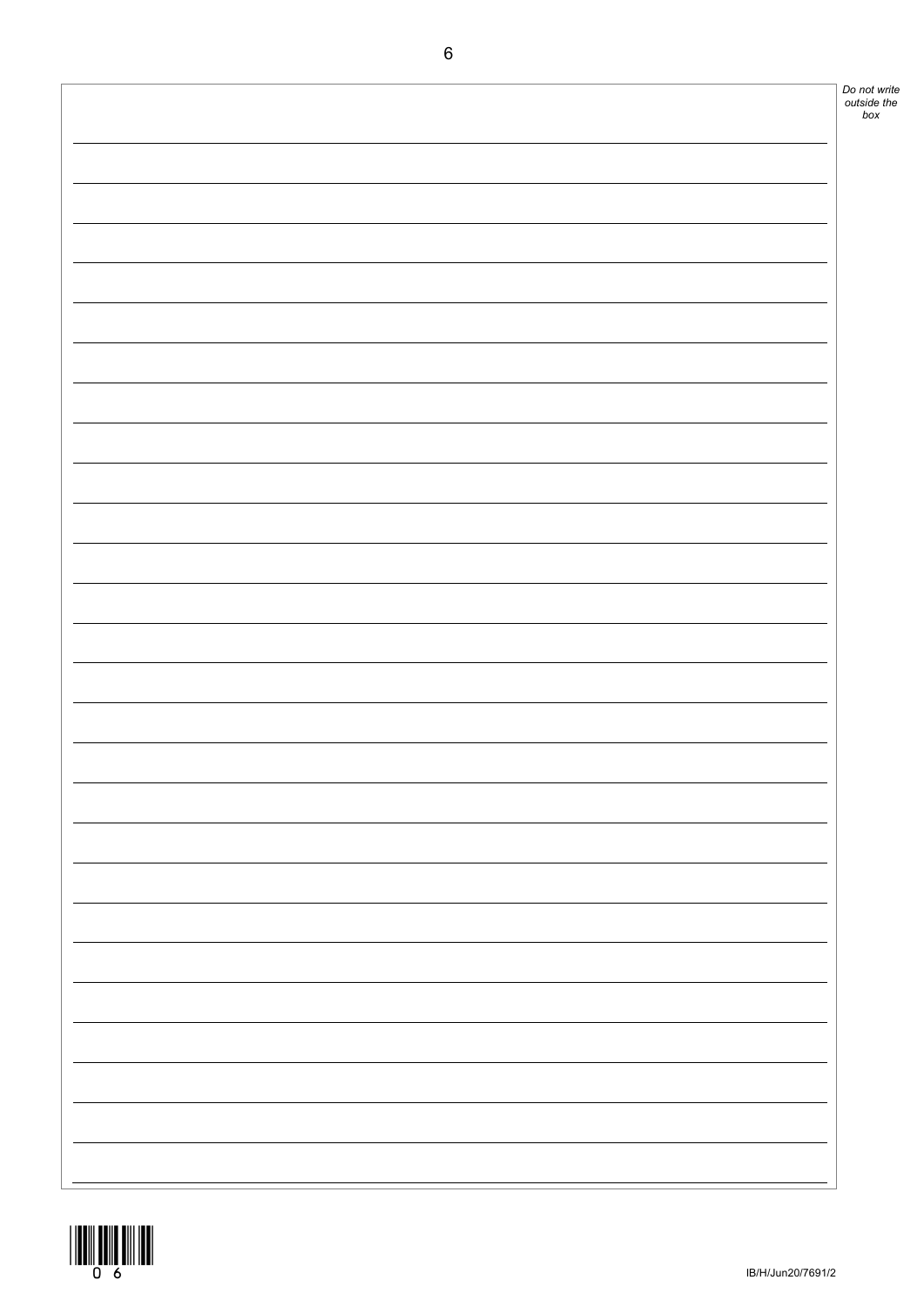| Do not write<br>outside the |
|-----------------------------|
| box                         |
|                             |
|                             |
|                             |
|                             |
|                             |
|                             |
|                             |
|                             |
|                             |
|                             |
|                             |
|                             |
|                             |
|                             |
|                             |
|                             |
|                             |
|                             |
|                             |
|                             |
|                             |
|                             |

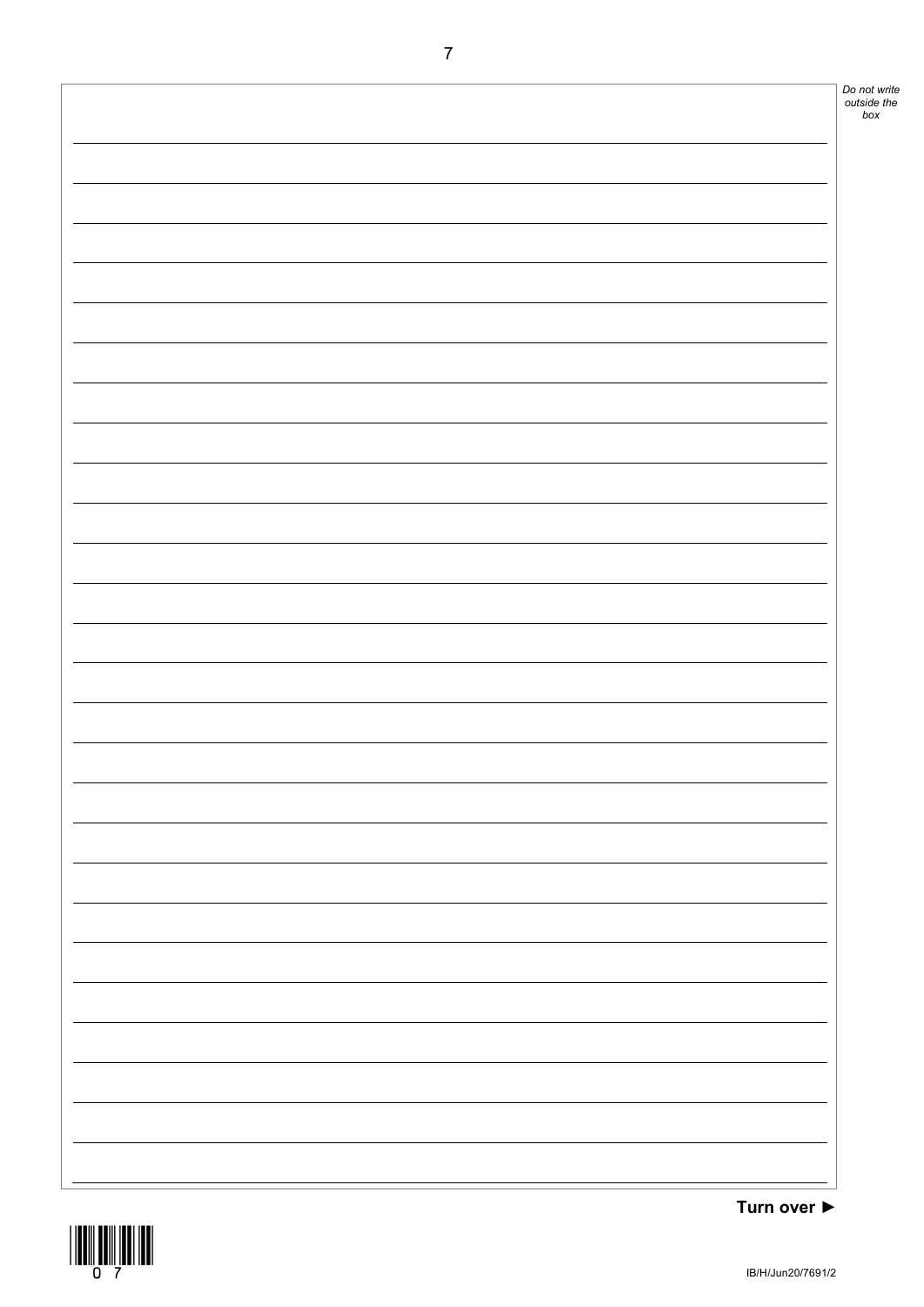

 $\mathbb{R}^2$ 

o not write<br>utside the<br>box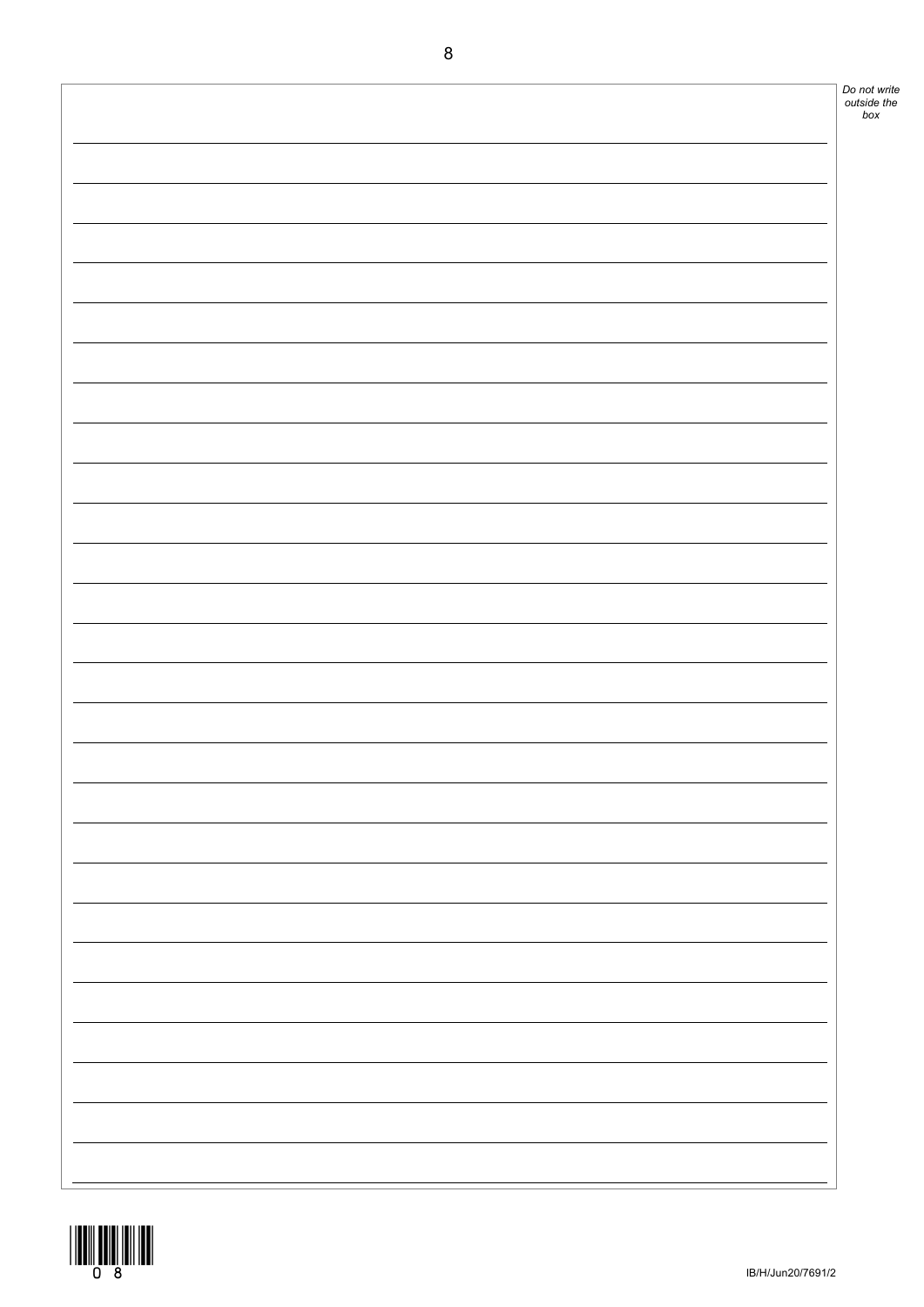| Do not write<br>outside the<br>box |
|------------------------------------|
|                                    |
|                                    |
|                                    |
|                                    |
|                                    |
|                                    |
|                                    |
|                                    |
|                                    |
|                                    |
|                                    |
|                                    |
|                                    |
|                                    |
|                                    |
|                                    |
|                                    |
|                                    |
|                                    |
|                                    |

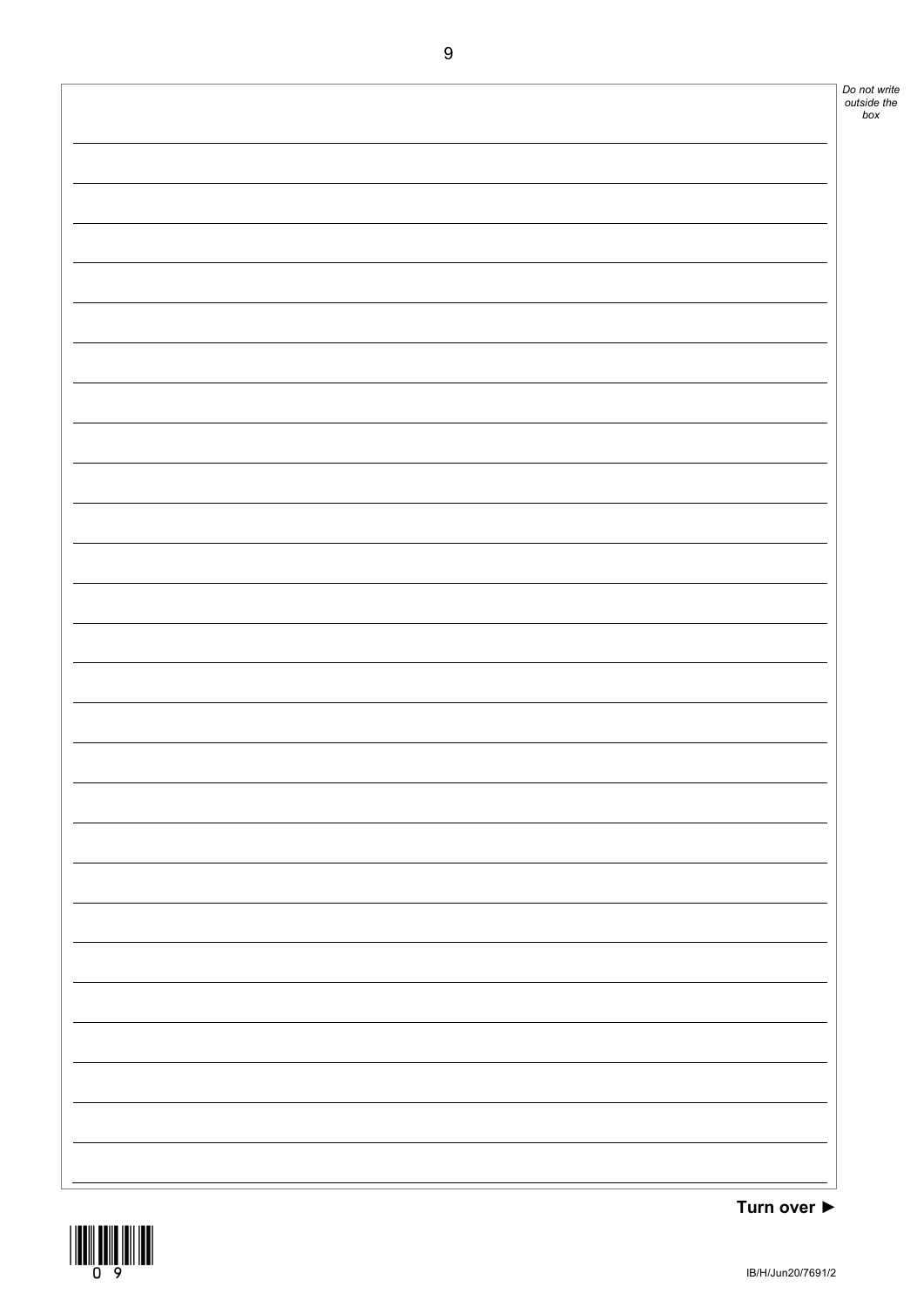

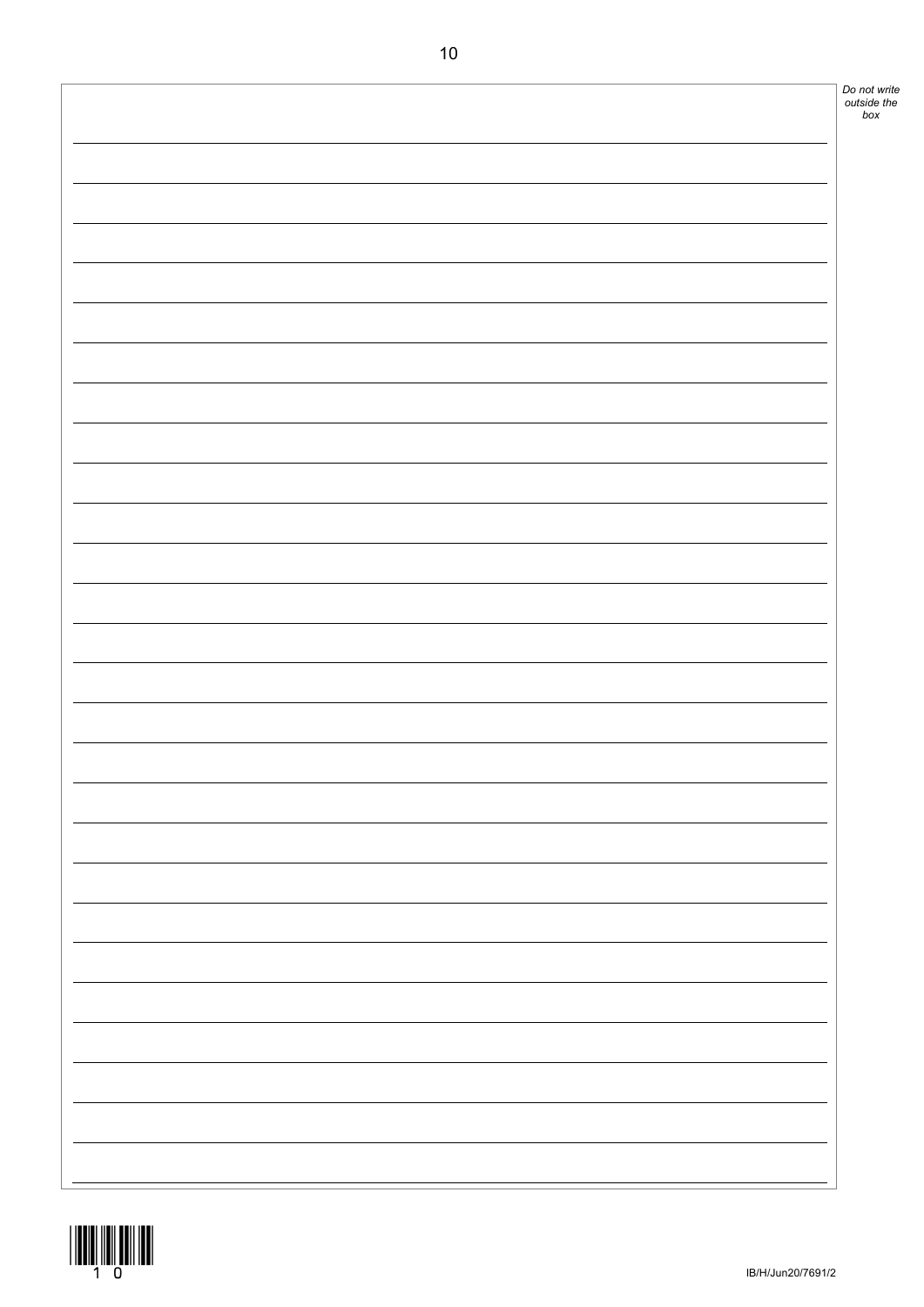| . . |                    |
|-----|--------------------|
|     | Do not write       |
|     | outside the<br>box |
|     |                    |
|     |                    |
|     |                    |
|     |                    |
|     |                    |
|     |                    |
|     |                    |
|     |                    |
|     |                    |
|     |                    |
|     |                    |
|     |                    |
|     |                    |
|     |                    |
|     |                    |
|     |                    |
|     |                    |
|     |                    |
|     |                    |
|     |                    |
|     |                    |
|     |                    |
|     |                    |
|     |                    |
|     |                    |
|     |                    |
|     |                    |
|     |                    |
|     |                    |
|     |                    |
|     |                    |
|     |                    |
|     |                    |
|     |                    |
|     |                    |
|     |                    |
|     |                    |
|     |                    |
|     |                    |
|     |                    |
|     |                    |
|     |                    |
|     |                    |
|     |                    |
|     |                    |
|     |                    |
|     |                    |
|     |                    |
|     |                    |
|     |                    |
|     |                    |
|     |                    |
|     |                    |
|     |                    |
|     |                    |
|     |                    |